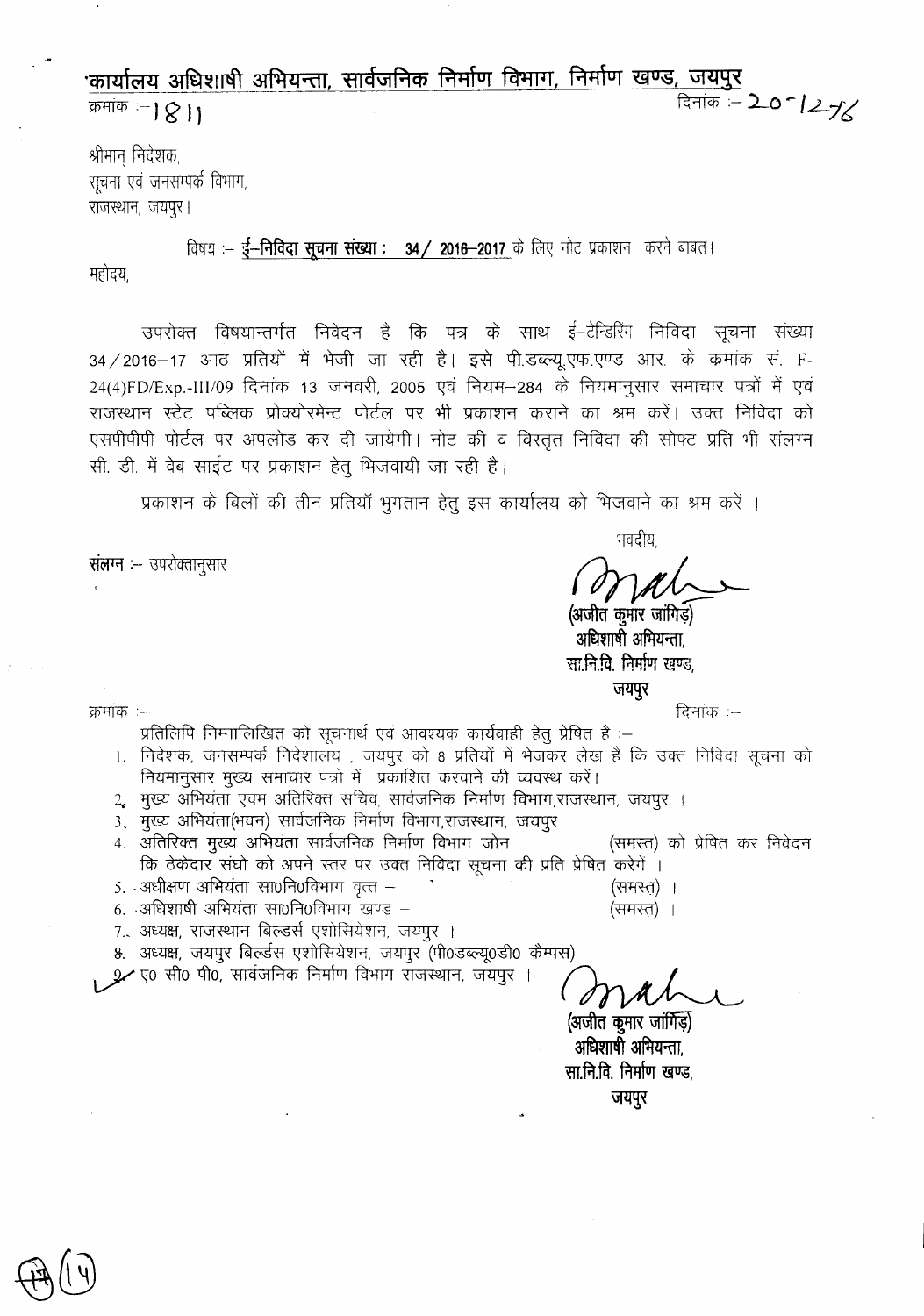कार्यालय अधिशाषी अभियन्ता, सार्वजनिक निर्माण विभाग, निर्माण खण्ड, जयपुर

**<sup>~</sup> :- \ <sup>811</sup> <sup>~</sup> :-** .1<:) *--I L-J 6*

### ई-निविदा सूचना संख्या :- 34 / 2016-2017

"CflT<f cnr -;:n+1:- (1) ~~ wx:A xiR!cllc>lll <sup>~</sup> "\* m ~ <sup>B</sup> lil~9)c>l'1 <sup>~</sup> <sup>~</sup> ऑप्टीमाइजर स्टोरेज सिस्टम आपूर्ति एव लगाने का कार्ये। (आप्टीमाइजर स्टोरेज सिस्टम कार्य)

> (2) राजस्थान शासन सचिवालय जयपुर के रजिस्ट्रार भवन में मॉड्युलर फर्नीचर ए ऑप्टीमाइजर स्टोरेज सिस्टम आपूर्ति एव लगाने का कार्य। (आप्टीमाइज स्टोरेज सिस्टम कार्य)

|                              | कार्यालय अधिशाषी अभियन्ता, सा.नि.वि., निर्माण खण्ड, जयपुर |  |  |  |
|------------------------------|-----------------------------------------------------------|--|--|--|
| कार्यालय का नाम (जहां निविदा |                                                           |  |  |  |
| खोली जानी है)                |                                                           |  |  |  |
| निविदा का कार्य              | राजस्थान शासन सचिवालय जयपुर के खाद्य भवन में<br>(1)       |  |  |  |
|                              | मॉड्यूलर फर्नीचर एवं ऑप्टीमाइजर स्टोरेज सिस्टम            |  |  |  |
|                              | आपूर्ति एवं लगाने का कार्य। (ऑप्टीमाइजर स्टोरेज           |  |  |  |
|                              | सिस्टम कार्य)                                             |  |  |  |
|                              |                                                           |  |  |  |
|                              | राजस्थान शासन सचिवालय जयपुर के रजिस्ट्रार<br>(2)          |  |  |  |
|                              | भवन में मॉड्युलर फर्नीचर एवं ऑप्टीमाइजर स्टोरेज           |  |  |  |
|                              | सिस्टम आपूर्ति एवं लगाने का कार्य। <b>(ऑप्टीमाइजर</b>     |  |  |  |
|                              | स्टोरेज सिस्टम कार्य)                                     |  |  |  |
| निविदा की कुल लागत           | (1) राशि 28.00 लाख रूपये                                  |  |  |  |
|                              | (2) राशि 23.30 लाख रूपये                                  |  |  |  |
|                              | अनुमानित लागत की दो प्रतिशत                               |  |  |  |
| कुल धरोहर राशि (रूपयों में)  |                                                           |  |  |  |
| निविदा आवेदन डाउनलोड करने    | 23.12.2016 (शुक्रवार) प्रातः 9.30 बजे से 13.01.2017       |  |  |  |
| की दिनांक                    | (शुक्रवार) को सांय 6.00 बजे तक                            |  |  |  |
| निविदा जमा कराने की दिनांक   | 23.12.2016 (शुक्रवार) प्रातः 9.30 बजे से 13.01.2017       |  |  |  |
|                              | (शुक्रवार) को सांय 6.00 बजे तक                            |  |  |  |
| निविदा खोलने की दिनांक       | 16.01.2017 (सोमवार) को सांयः 4.00 बजे                     |  |  |  |
|                              | 16.01.2017 (सोमवार) को प्रातः 9.30 बजे से सांय 1.00       |  |  |  |
| निविदा शुल्क एवं धरोहर राशि  |                                                           |  |  |  |
| जमा कराने की तारीख एवं स्थान | बजे तक कार्यालय अधिशाषी अभियन्ता, सा.नि.वि. निर्माण       |  |  |  |
|                              | खण्ड जयपुर।                                               |  |  |  |

.

(अजीत कुमार जांगिड़) अधिशाषी अभियन्ता, सा.नि.वि. निर्माण खण्ड, जयपुर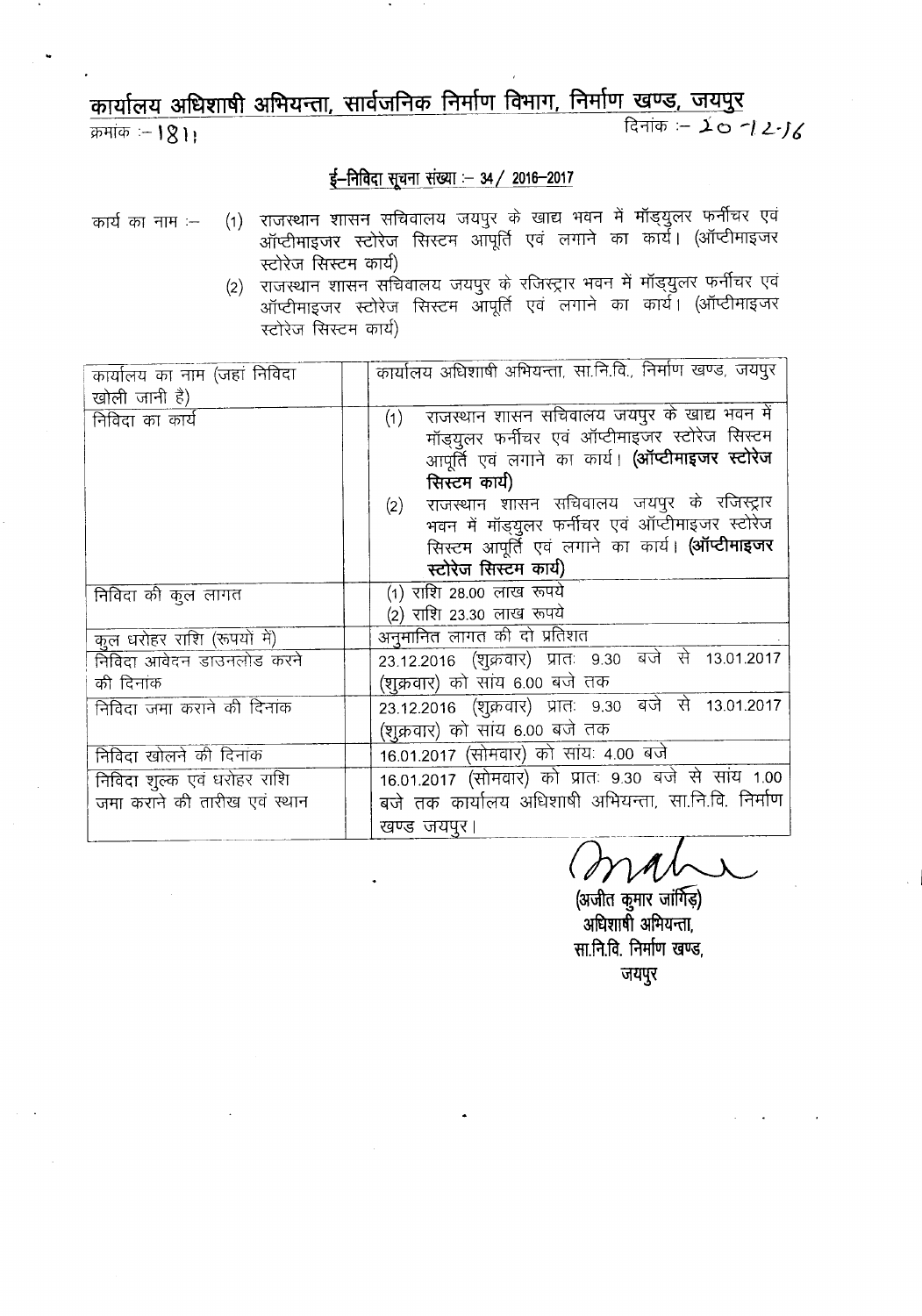(समाचार पत्रों में प्रकाशन बाबत)

कार्यालय अधिशाषी अभियन्ता, सार्वजनिक <u>निर्माण विभाग, निर्माण खण्ड, जय</u> ~TCfi :~ \ <61) \_ - \_\_ <sup>~</sup> \_ . - f0fq) :- **)\_c.-** <sup>J</sup> *2-~J* 6

# ~MGr\_@\_ **M: 34/ 2016-2017**

राजस्थान के राज्यपाल महोदय की ओर से **(1) राजस्थान शासन सचिवालय जयपुर के ख** भवन में मॉड्युलर फर्नीचर एवं ऑप्टीमाइजर स्टोरेज सिस्टम आपूर्ति एवं लगाने का कार्य (ऑप्टीमाइजर स्टोरेज सिस्टम कार्य) (2) राजस्थान शासन सचिवालय जयपुर के रजिस्ट्रार भवन में मॉड्युलर फर्नीचर एवं ऑप्टीमाइजर स्टोरेज सिस्टम आपूर्ति एवं लगाने का कार्य (ऑप्टीमाइजर स्टोरेज सिस्टम कार्य) हेतु पंजीकृत संवेदकों एवं इसके समकक्ष हो, से निर्धारित परिपत्र में ई–टेन्डरिंग प्रकिया द्वारा निविदाएं आमंत्रित की जाती है। निविदा से सम्बन्धित विवरण वेबसाइट www.eproc.rajasthan.gov.in एवं http://sppp.rajasthan.gov.in पर देखा जा सकता है।

डिफेक्ट लाईबिलिटी पीरियड नियमानुसार लागू होगा।

..

~

(अजीत कुम अधिशाषी अभियन्ता, सा.नि.वि. निर्माण खण्ड, जयपुर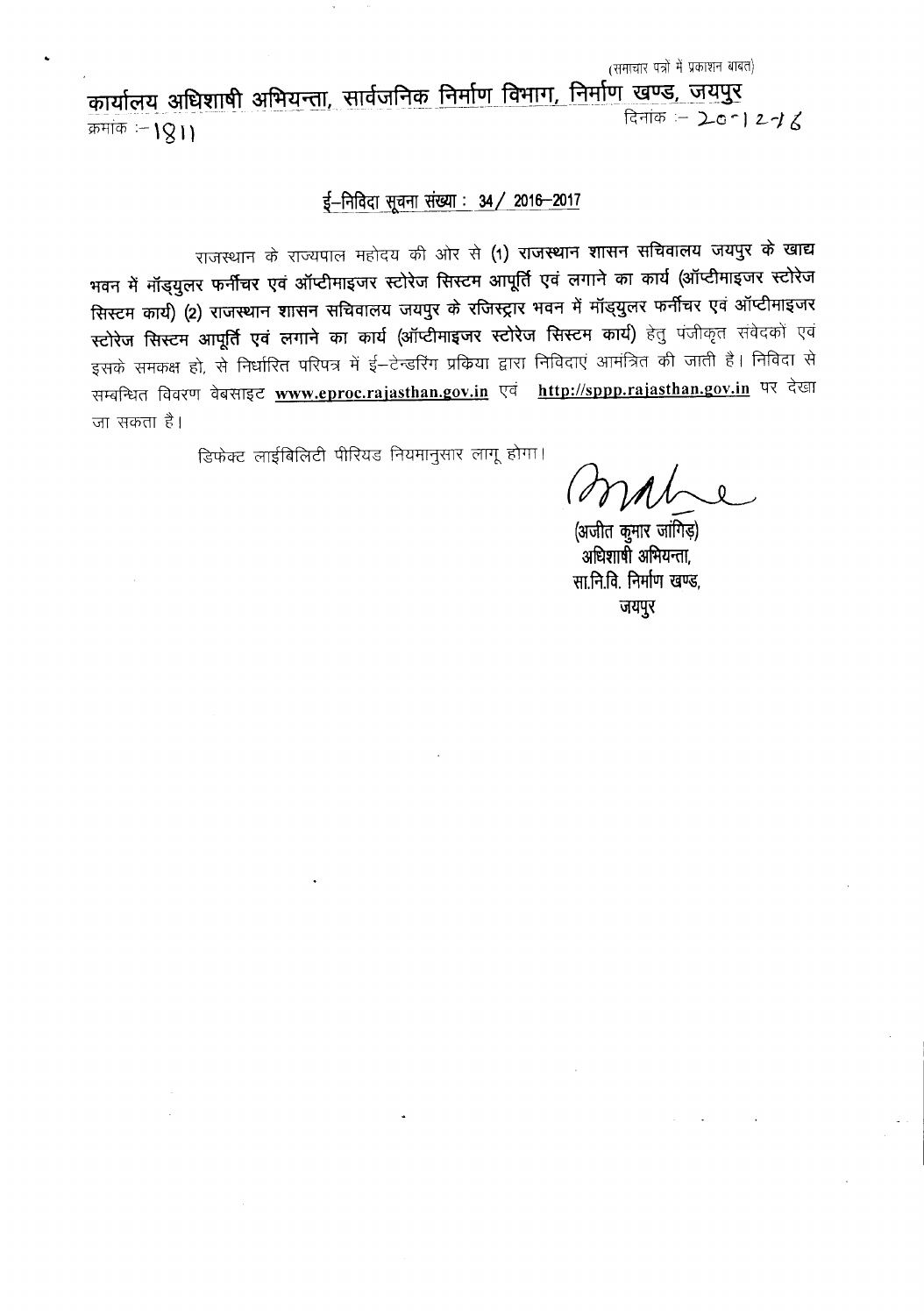(डी.आई.पी.आर. वेबसाइट पर अपलोड करने बाबत)

## कार्यालय अधिशार्षी अभियन्ता, सावजानक निर्माण विमाग, निर्माण खण्ड, जयपुर W11icIJ :-, **2\$ '1) <sup>~</sup> :-** z.o **-!***2;-)l*

#### **1-frrfclcrr ~ ~ : 34/2016-2011**

राजस्थान के राज्यपाल महोदय की ओर से (1) **राजस्थान शासन सचिवालय जयपुर के खाद्य भवन में** मॉड्युलर फर्नीचर एवं ऑप्टीमाइजर स्टोरेज सिस्टम आपूर्ति एवं लगाने का कार्य (ऑप्टीमाइजर स्टोरेज सिस्टम कार्य) (2) राजस्थान शासन सचिवालय जयपुर के रजिस्ट्रांर भवन में मॉड्युलर फर्नीचर एवं ऑप्टीमाइजर स्टोरेज सिस्टम आपूर्ति एवं लगाने का कार्य (ऑप्टीमाइजर स्टोरेज सिस्टम कार्य) हेतु क्रम संख्या 1 ज्वोईनरी कार्य हेतु ~1 "-c;qJ I" ~ VCl'1~+fl ~ ~ f.4l:1fm ~ ~. W'1 ~ 2 VCl'1~'"i~ cpT4 -gg ~ "-c;qJ I" श्रेणी ज्वोईनरी एवं मूल निर्माता के लिए पंजीकृत संवेदकों एवं इसके समकक्ष हो, से निर्धारित परिपत्र में  $\frac{1}{5}$ –टेन्डरिंग प्रक्रिया द्वारा ऑन लाइन निविदाएं आमंत्रित की जाती हैं:–

| ъ.<br>सं.      | कार्य का नाम                                                                                                                                                                                                              | अनुमानि<br>त लागत<br>(लाखों<br>मे) | धरोहर राशि<br>$(2\%)$ | निविदा<br>शुल्क<br>$(\overline{m}, n)$ | निविदा<br>प्रोसेसिंग<br>शुल्क<br>(RISL)<br>(रू. में) | ऑन लाईन निविदा<br>जमा कराने की<br>दिनांक                                 | कार्य<br>अवधि | पंजीकृत<br>संवेदक श्रेणी<br>अहर्यता या<br>समकक्ष               | ऑन लाईन<br>निविदा खोलने<br>का स्थान                         |
|----------------|---------------------------------------------------------------------------------------------------------------------------------------------------------------------------------------------------------------------------|------------------------------------|-----------------------|----------------------------------------|------------------------------------------------------|--------------------------------------------------------------------------|---------------|----------------------------------------------------------------|-------------------------------------------------------------|
| 1.             | शासन<br>राजस्थान<br>के<br>सचिवालय<br>जयपुर<br>खाद्य भवन में मॉड्युलर<br>फर्नीचर एवं ऑप्टीमाइजर<br>स्टोरेज सिस्टम आपूर्ति<br>एवं लगाने का कार्य<br>स्टोरेज<br>(ऑप्टीमाइजर<br>सिस्टम कार्य)                                 | 28.00                              | 56000 $/$ -           | $500 / -$                              | $500 / -$                                            | 23.12.2016 को<br>प्रातः ९:३० वजे<br>से 13.01.2017<br>को सांय 6:00<br>बजे | 2 माह         | "एफ 1"<br>श्रेणी<br>ज्वोईनरी<br>एवं मूल<br>निर्माता            | अधिशाषी<br>अभियन्ता,<br>सा.नि.वि.<br>निर्माण खण्ड,<br>जयपुर |
| $\overline{2}$ | राजस्थान<br>शासन<br>के<br>सचिवालय<br>जयपुर<br>ਸੇਂ<br>रजिस्ट्रार<br>भवन<br>मॉड्युलर फर्नीचर<br>एवं<br>स्टोरेज<br>ऑप्टीमाइजर<br>आपूर्ति<br>सिस्टम<br>एवं<br>कार्य<br>लगाने<br>का<br>स्टोरेज<br>(ऑप्टीमाइजर<br>सिस्टम कार्य) | 23.30                              | $46600 / -$           | $500 / -$                              | $500 / -$                                            | 23.12.2016 को<br>प्रातः ९:३० बजे<br>से 13.01.2017<br>को सांय 6:00<br>बजे | 2 माह         | "एफ <sup>1"</sup><br>श्रेणी<br>ज्वोईनरी<br>एवं मूल<br>निर्माता | अधिशाषी<br>अभियन्ता,<br>सा.नि.वि.<br>निर्माण खण्ड,<br>जयपुर |

**निविदा प्रपत्रो को वेब साइट http://eproc.rajasthan.gov.in से डाउनलोड किया जा सकता है। इन निविदाओं** में भाग लेने वाले संवेदको को निविदा इलेक्ट्रोनिक फारमेट में वेब साइट http://eproc.rajasthan.gov.in पर जमा कराएँ।

- 1. धरोहर राशि निविदा प्रपत्रों में दर्शाई गई कुल अनुमानित लागत की दो प्रतिशत होगी एवं सार्वजनिक निर्माण विभाग धरोहर राशि निर्विदा प्रपत्रों में देशीई गई कुल अनुमानित लोगत की दी प्रतिशत होगा एवं सावजानक निर्माण<br>राजस्थान में पंजीकृत संवेदकों से धरोहर राशि पी डब्ल्यु एफ एण्ड ए आर के नियमानुसार आधा प्रतिशत अ अभियन्ता, सार्वजनिक निर्माण विभाग, निर्माण खण्ड, जयपुर के नाम देय होगी।
- 2. f.1fctc:1 <sup>~</sup> tg ~ / 6T\)Olill6 ctl 31c1iSr <sup>~</sup> 23.12.20 <sup>16</sup> (~) qITl 9.30 *iF-51* fl R"iTCfi 13.01 .2017 (शुक्रवार) को सांय 6.00 बजे तक होगी।
- 3 (अ) निविदा प्रपत्रों इलेक्ट्रोनिक फॉरमेट में बेव साइट http://eproc.rajasthan.gov.in पर दिनांक 23.12.2016 (शुक्रवार) को प्रातः 9.30 बजे से दिनांक 13.01.2017 (शुक्रवार) को सांय 6.00 बजे तक जमा कराये जा सकते हैं एवं प्राप्त निविदायें, इलेक्ट्रोनिक फॉरमेट में बेव साइट http://eproc.rajasthan.gov.in पर, अधिशाषी अभियन्ता कार्यालय, सार्वजनिक निर्माण विभाग, निर्माण खण्ड, जयपुर में दिनांक 16.01.2017 (सोमवार) को सांय 4.00 बजे से खोली जायेगी।
	- निविदा जमा करवाने के बाद निविदा की समस्त प्रक्रिया ऑन लाइन होगी । (ন)
	- (स) निविदा प्रपत्र इलेक्ट्रोनिक फॉरमेट में बेव साइट **http://eproc.rajasthan.gov.in** पर, अधिशाषी अभियन्ता, सा.नि.वि., निर्माण खण्ड, जयपुर में दिनांक 16.01.2017 (सोमवार) को सांय 4.00 बजे से खोली जायेगी। निविदा खोलने की तिथि को किसी कारणवश यदि सारी निविदायें नहीं खोली जा सकती है तो उसके अगले कार्य दिवस शेष निविदायें खोलने का कार्य जारी रखा जायेगा।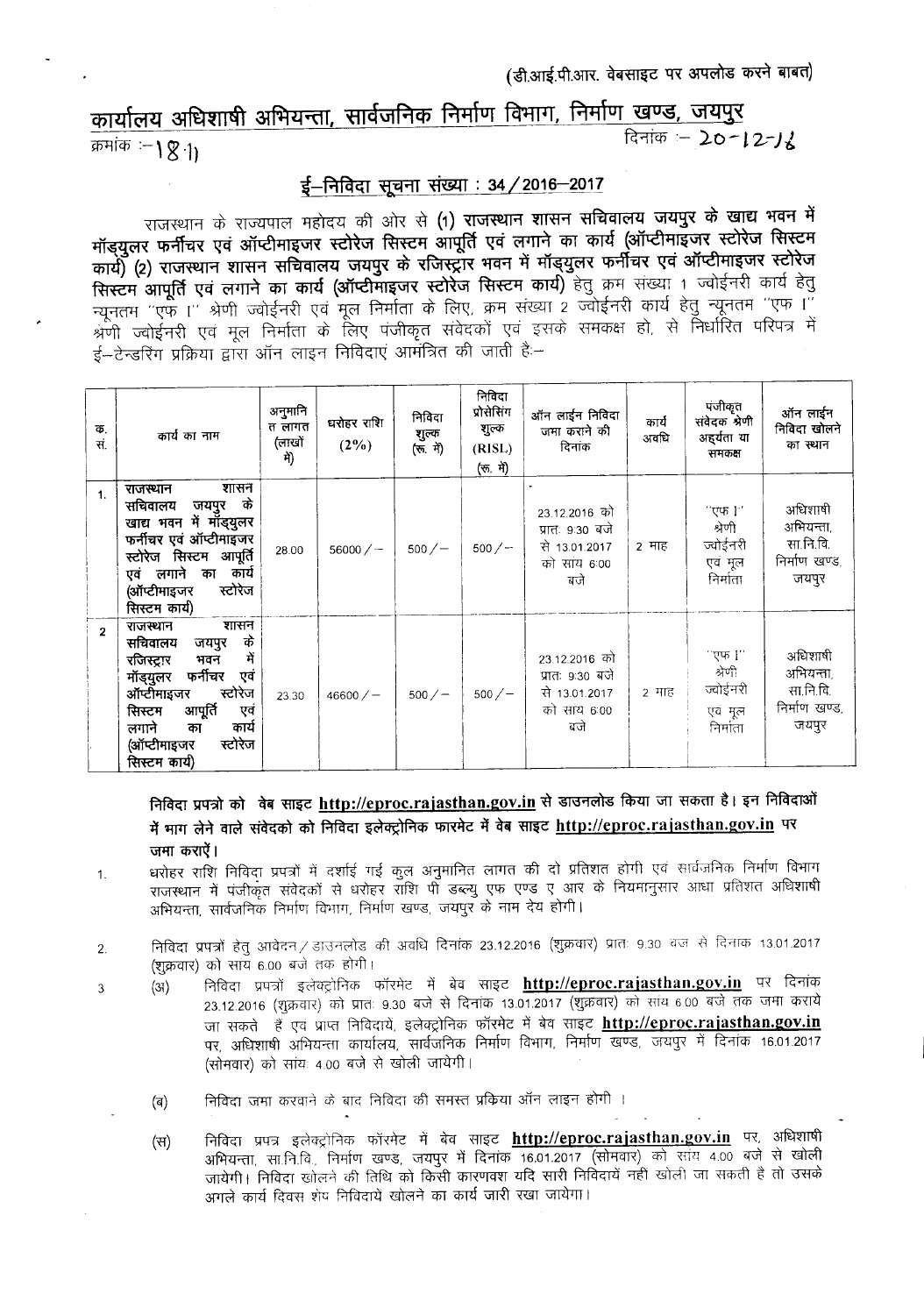- (द) आकंलन में सफल निविदादाताओं की बिड को खोलने की तिथि की सूचना निविदादाताओं को ऑन--लाईन दी
- ~I *(a)* \3Cffi CflT<f qi1 LfT.~~. <sup>~</sup> ~.3m. *ct* f.'n:rl:l <sup>331</sup> <sup>1</sup>'\ C!fUf<l cf; <sup>~</sup> <sup>~</sup> <sup>~</sup> qi1 \Jffi\1 t <sup>I</sup>
- (य) उक्त कार्य की पी.डब्ल्यू.एफ. ए<br>4 - कार्य करने हेतु कार्य स्थल उपलब्ध है।

5 - उपरोक्त कार्य के लिए वर्णित कार्यालय में संवेदक द्वारा दिनांक 23.12.16 (शुक्रवार्) से दिनांक 13.01.17 (शुक्रवार) तक किसी भी कार्य दिवस में 11.00 बजे पूर्वान्ह से 4.00 बजे अपरान्ह निविदा प्रपत्र को देखा जा सकता है अथवा वेबसाईट http://eproc.rajasthan.gov.in पर भी देखा जा सकता है। निविदा प्रपत्रों में निविदाकर्ता के लिए योग्यता -<br>सूचना तथा निविदाकर्ता की पात्रता, प्लान, स्पेसिफिकेशन, ड्राइंग विभिन्न कार्यों की मात्रा एवं दरों का विवरण, नियम, शर्तें एवं अन्य विवरण वर्णित है।

- 6 निविदादाता द्वारा निविदा शुल्क ⁄ धरोहर राशि नकद अथवा डिमाड ड्राफ्ट अथवा निविदा प्रपत्नों में वर्णित किसी एक प्रकार के रूप में दिनांक 16.01.2017 (सोमवार) को प्रातः 9.30 बजे से सांय 1.00 बजे तक कार्यालय अधिशाषी अभियन्ता, सा.नि.वि. निर्माण खण्ड जयपुर में जमा कराना आवश्यक है।
- 7 धरोहर राशि निविदा प्रपत्रों में पी.डब्ल्यू.एफ. एण्ड ए.आर. परिशिष्ठ–11 के अनुसार देय होनी चाहिये ।
- 8 निविदा खोलने की दिनांक से 90 दिवसों तक निविदा स्वीकृत हेतु मान्य (open) रहेगी। यदि निविदाकर्ता निविदा . स्वीकृति से पूर्व अपनी निविदा अथवा शर्तों में किसी प्रकार का संशोधन करता है अथवा अपनी निविदा वापस ले लेता है, तो उसकी धरोहर राशि जब्त कर ली जावेगी। निविदा स्वीकृति के पश्चात दर या शर्तो में परिवर्तन करने पर अनुबंध *x a a* 2 एवं 3 के तहत कार्यवाही की जावेगी।
- 9 यदि संवेदक का नजदीकी रिश्तेदार (प्रथम रक्त सम्बन्धी व उनके पति  $\diagup$ पत्नि) कार्य से सम्बन्धित वृत अथवा अधीनस्थ कार्यालय में खण्डीय लेखाकार अथवा सहायक अभियन्ता से लेकर अधीक्षण अभियन्ता स्तर का किसी भी स्तर पर पदर्श्यापित हो तो उसे कार्य पर नियुक्त करने पर प्रतिबन्ध रहेगा ।
- 10 ~ राज्य सरकार में किसी भी अभियांत्रिकी विभाग में किसी भी इंजीनियर अथवा इंजीनियरिंग या प्रशासनिक कार्य पर् नियुक्त राजपत्रित अधिकारी राज्य सरकार की अनुमति के बिना सेवा निवृति के 2 वर्ष तक संवेदक अथवा उसके कर्मचारी के रूप में कार्य नहीं कर सकेंगें। यदि संवदेक अथवा उसके कर्मचारियों में कोई ऐसा व्यक्ति जिसने राज्य सरकार की उक्त लिखित अनुमति निविदा जमा कराने से पहले अथवा संवेदक के यहां सेवायें लेने से पहले अनुमति नहीं ली है तो अनुबन्ध रद्द किया जा सकेगा।
- 11 निविदादाता इन प्रपत्रों को download कर सकते है। निविदादाता द्वारा निविदा शुल्क नकद अथवा डिमाडं झाफट् के रूप में सम्बन्धित कार्यालय में निर्धारित तिथि तक जमा कराना आवश्यक है।
- 12. ^ किसी भी निविदा को स्वीकार करने एवं बिना कारण बताये निरस्त करने के समस्त अधिकार सक्षम अधिकारी के पास सुरक्षित रहेंगे। आर.पी.डब्ल्यू. ए–100 की समस्त शर्ते मान्य होगी।
- 13. निविदा शुल्क निम्न प्रकार निर्धारित है :–

| कार्य की अनुमानित राशि (लाखों में) | निविदा शूल्क     |  |  |
|------------------------------------|------------------|--|--|
| $\int$ 50 लाख से कम तक             | 500 / $-$ रुपये  |  |  |
| ∫ 50 लाख से 150 लाख तक             | 1000 $/$ – रूपये |  |  |
| $\int$ 150 लाख से 400 लाख तक       | 2000 $/$ – रूपये |  |  |
| 400 लाख से अधिक                    | 5000 $/$ – रूपये |  |  |

- कार्य पूर्ण करने की अवधि में मानसून अवधि सम्मिलित है। 14.
- 15. Order No. CE/PWD/D&T/Cir/D-140/20.09.2016 के आदेश के अनुसार एडीशनल प्रफोरमेन्स सेक्यूरिटी ऑन अनबेलेन्सड बिड लागू होगी।
- 16. 49 कार्य का दोष निवारण एवं उनके सुधार (डिफेक्ट लाईबिलिटी पिरियड) का उत्तरदायित्व कार्य पूर्णता के पश्चात् नियमानुसार रहेगा।
- **17. ~ ~** c6 ~ ~ -qq;.1(1)-qq;.~./\ift.-qq;.~ ~.3"IN/2007 ~ **30.09.2011 ~ -;:{.19/2011)** c6 ~ **50.00 ~ ~** (fcI; qft XJftr c6 CIlTlit c6 ~ 500/- 'if **50.00 ~ ~ ~** XJftr c6 CIlTlit c6 लिए 1000/- रूपये निविदा प्रोसेसिंग शुल्क अतिरिक्त देनी होगी, जो डिमाण्ड ड्राफ्ट या बैंकर चैक के रूप में देय होगी। यह डिमाण्ड ड्राफ्ट या बैंकर चैक मैनेजिंग डायरेक्टर, आर.आई.एस.एल.के पक्ष में व जयपुर में भुगतान योग्य होना चाहिए।

18. **ह—टेन्डरिंग के लिये निविदा <u>दाता हेतु निर्देश</u>** 

31. इन निविदाओं में भाग लेने वाले निविदा दाता निविदा प्रपत्र को इन्टरनेटसाइट इन निविदाओं में भाग लेने वाले निविदा दाती निर्विदा प्रपः<br>**http://<u>eproc.rajasthan.gov.in</u> से**-डाउनलोड-(Down-load) कर-सकते-हैं।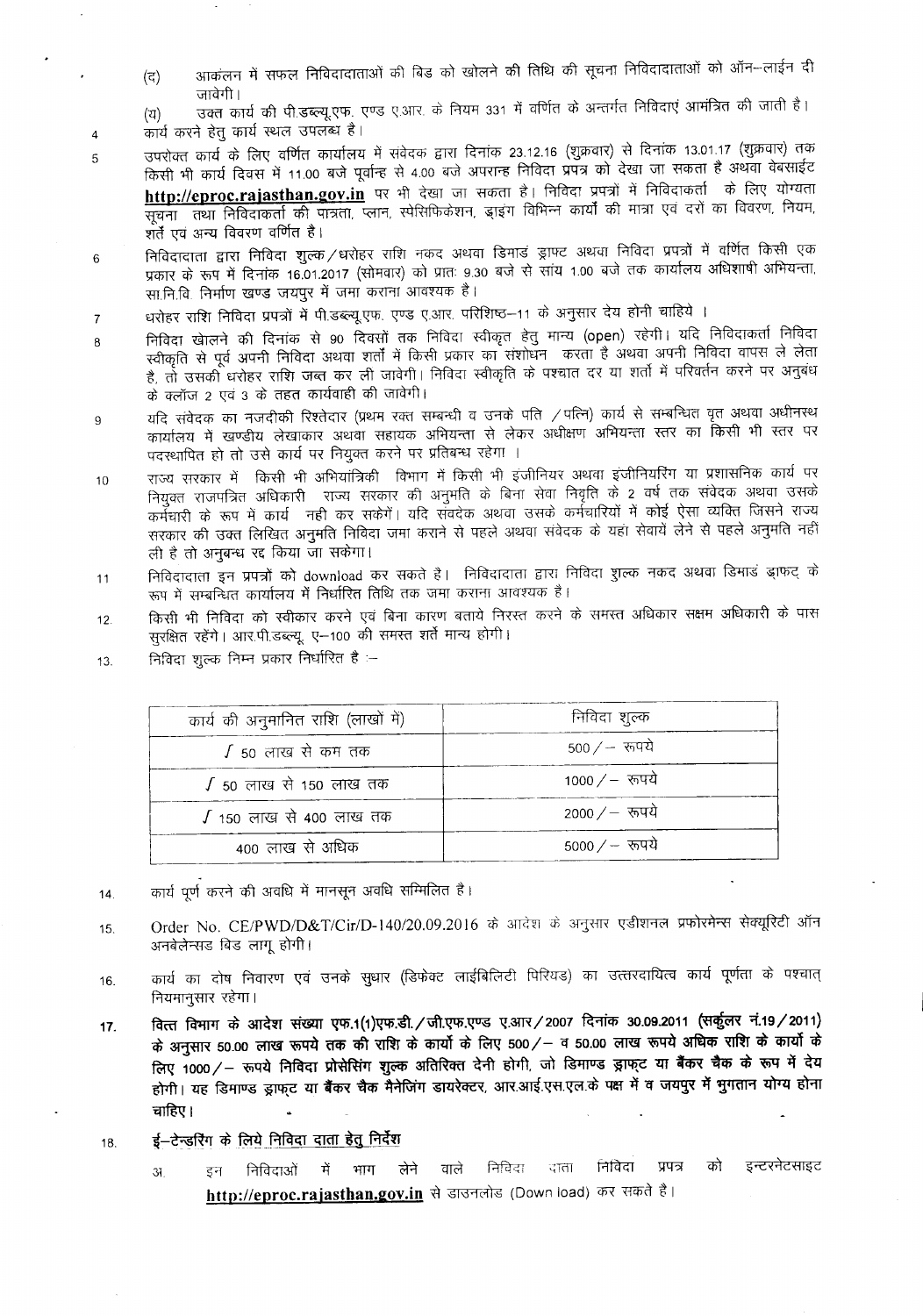